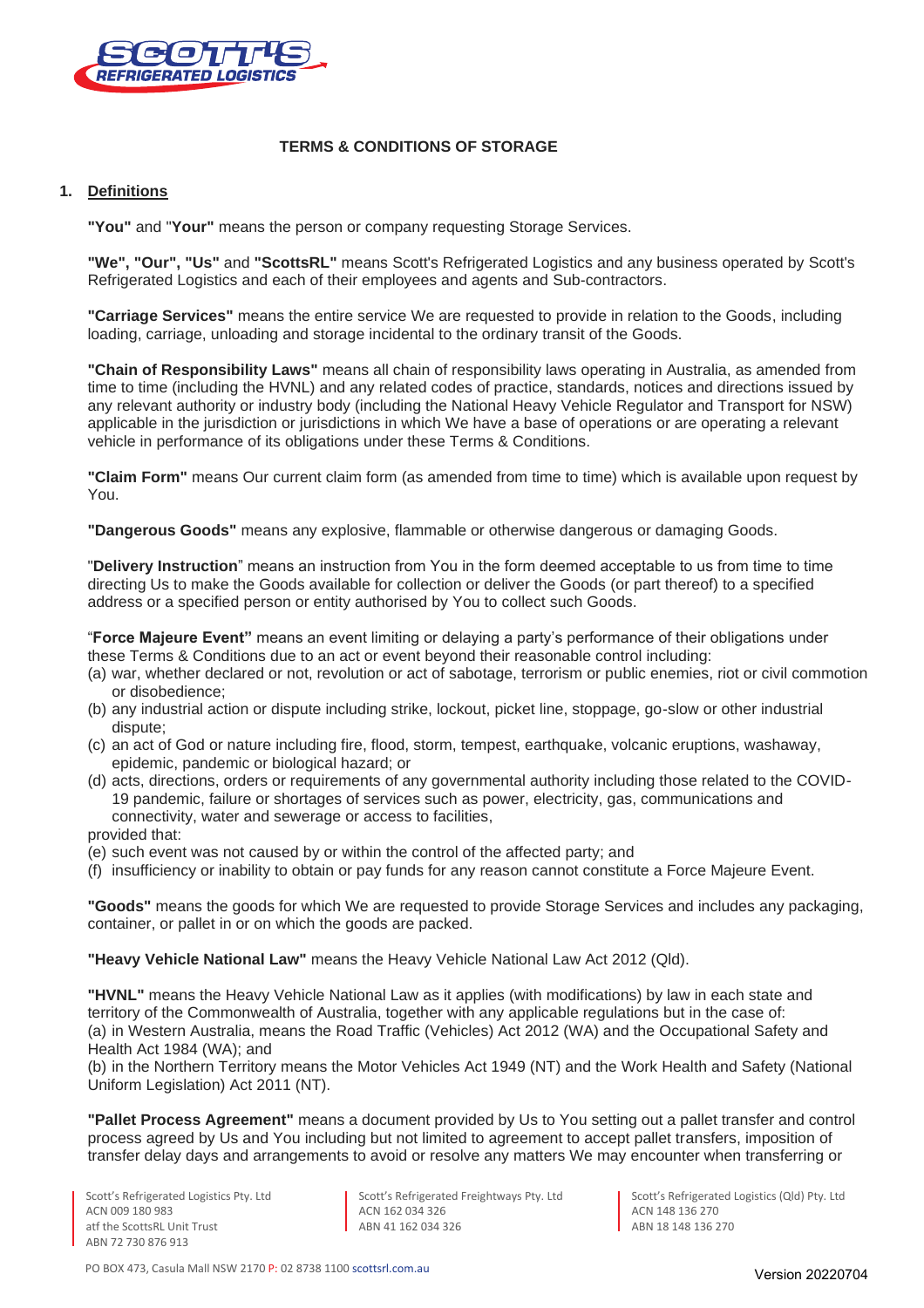

attempting to transfer pallets to a receiver, consignee or person or organisation located at the address given by You for delivery.

**"Proof of Delivery"** means such evidence that We deem acceptable from time to time to confirm Our delivery of the Goods.

**"Rate Table"** means Our current rate table (as amended from time to time) which is available upon request by You.

**"Scott's Refrigerated Logistics"** means Scott's Refrigerated Logistics Pty Ltd (ACN 009 180 983) atf the ScottsRL Unit Trust, Scott's Refrigerated Freightways Pty Ltd (ACN 162 034 326), Scott's Refrigerated Logistics (Qld) Pty Ltd (ACN 148 136 270) and their affiliates and subsidiaries.

**"Small Business"** means a business that employs less than 20 people, including casual employees employed on a regular and systematic basis.

"**Storage Services**" means the entire service We are requested to provide in relation to the storage of the Goods including but not limited to receiving, loading and unloading, restraining, handling, storing, picking, packing and maintaining Goods but not including Carriage Services.

**"Sub-contractor"** means any person or company We arrange to provide Carriage Services or Storage Services for the Goods and his/her/its employees, agents, and sub-contractors.

**"Terms & Conditions"** means the current terms & conditions (as amended from time to time) published on Our website.

#### **2. General**

- a. We are not a common carrier and will not accept liability as such.
- b. Unless expressly stated otherwise, these Terms & Conditions comprise the entirety of the agreement between You and Us. These Terms & Conditions may only be varied by written agreement which is to be signed by a person authorised to do so on Our behalf and signed by a person authorised to do so on Your behalf.
- c. You agree to be bound by these Terms & Conditions and any express or implied condition, statement, or warranty, statutory or otherwise, not stated in these Terms & Conditions, is hereby excluded to the extent permitted by law.
- d. You acknowledge and agree that the Terms & Conditions may be amended by Us from time to time without notice. The current version of the Terms & Conditions will be published on Our website. Your subsequent request for Us to provide Storage Services will constitute Your acceptance of Our current Terms & Conditions.
- e. We reserve the right to vary the Rate Table from time to time, but any changes will not apply to You until We have provided reasonable notice to You. Your subsequent request for Us to provide Storage Services will constitute Your acceptance of Our current Rate Table.
- f. We are committed, as far as reasonably practicable, to ensuring the safe performance of the packing, loading, unloading and restraining processes associated with our Storage Services in accordance with all applicable Chain of Responsibility Laws and expect and require You and Your representatives to also commit to taking all reasonably practicable steps to ensure safety and compliance with law.

#### **3. Our Rights & Obligations**

- a. We reserve the right to accept or refuse to provide Storage Services to You at Our sole and absolute discretion, without giving any reason for so doing.
- b. Subject at all times to the application of these Terms & Conditions, We will provide Storage Services with respect to the Goods as noted on the relevant request form or otherwise agreed in writing.
- c. We are entitled to inspect the Goods at any time in order to determine either their nature or condition or to determine their ownership and We are entitled, for those purposes, to open any document, wrapping package or other container in which the Goods are placed or carried.
- d. We may in Our absolute discretion engage a Sub-contractor to perform all or part of the Storage Services.

Scott's Refrigerated Logistics Pty. Ltd ACN 009 180 983 atf the ScottsRL Unit Trust ABN 72 730 876 913

Scott's Refrigerated Freightways Pty. Ltd ACN 162 034 326 ABN 41 162 034 326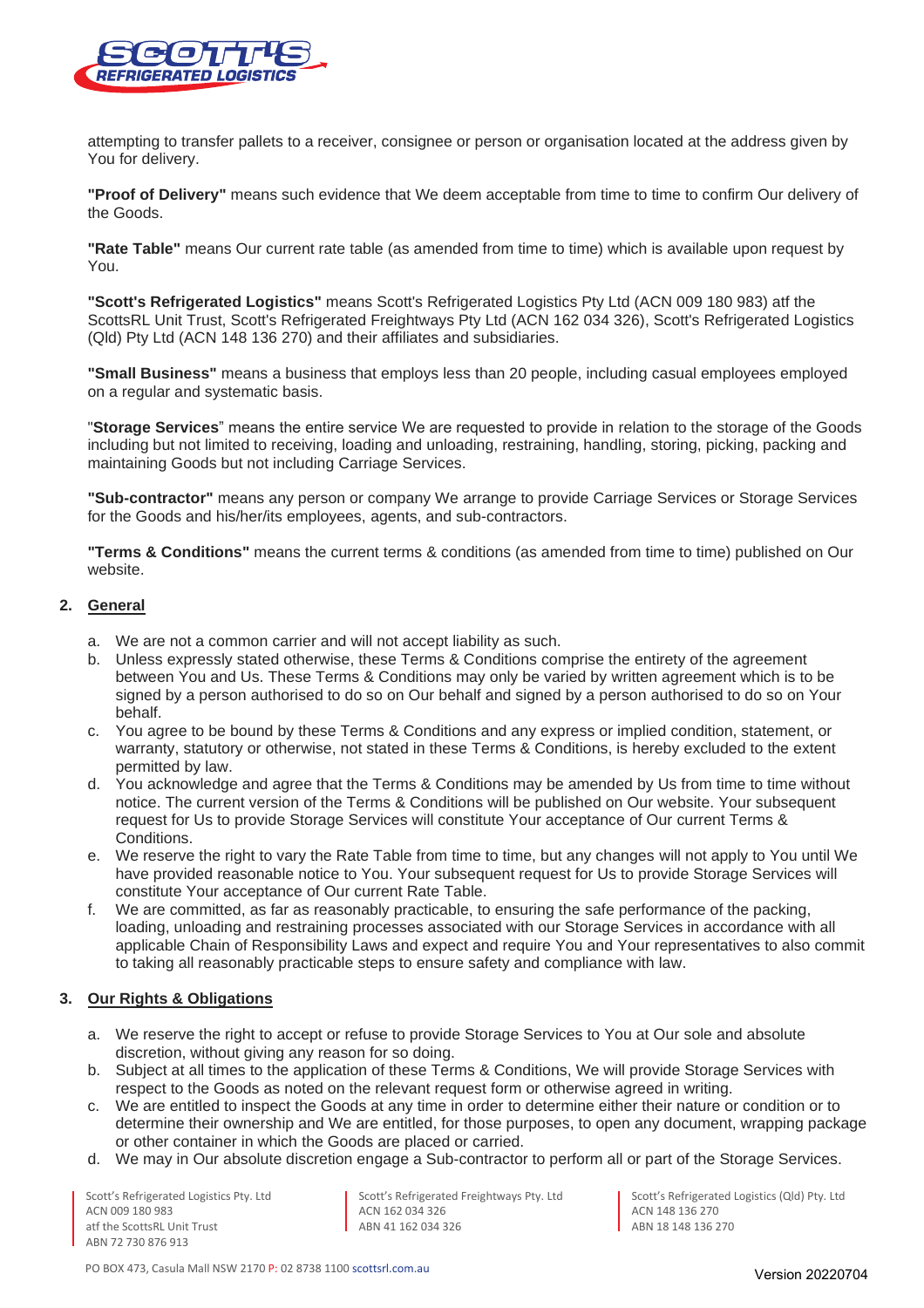

- e. If You request us to store the Goods at a particular temperature, We reserve the right in Our absolute discretion to accept such request. If We agree to store the Goods at the requested temperature, We will make reasonable efforts to maintain the temperature of the Goods at that temperature, but We will not be liable for any failure to maintain the Goods at the requested temperature.
- f. By agreeing to the Conditions of Storage, You agree that You will enter into a Pallet Process Agreement.
- g. We are entitled to Our fees and charges for the Storage Services as soon as the Goods are collected, received or commissioned to us for Storage Services. We may issue You an invoice for the Storage Services at any time including but not limited to at the time the Goods are, received or commissioned to Us, after the Goods are collected by Us or after the Storage Services are completed by Us. You agree to pay all charges for the Storage Services in full within fourteen (14) days of the date the invoice is issued by Us.
- h. Each invoice for Storage Services must be paid in full without reference to and despite any defect or default in any other Storage Services We provide.
- i. You agree that We may charge by weight, measurement or value, pallet position, handling or suchlike and other associated services as requested to provide in accordance with the Rate Table and may reweigh, remeasure or revalue Goods at any time and charge an additional proportional amount if previously under charged.
- j. We reserve the right to vary the Rate Table for time to time and to introduce new fees and charges at Our discretion, but any changes will not apply to You until We have provided reasonable notice to You. Your subsequent request for Us to provide Storage Services will constitute Your acceptance of Our Rate Table.
- k. You agree that when the Goods are accepted by Us for Storage Services, the Goods are subject to both a storer's lien and general lien to Our benefit as security for payment of any money owed by You to Us. You acknowledge that We may but are not obliged to register such liens on the Personal Properties Securities Register.
- l. Without limitation to any other remedies available to Us, if You or any of Your representatives, employees or agents breach any of these Terms & Conditions, We shall be entitled to:
	- i. immediately stop providing the Storage Services;
	- ii. request immediate collection by You of the Goods; and/or
	- iii. remove and dispose of the Goods at Your sole expense.
- m. We reserve the right to not comply with any directive or instruction by You or Your representatives that may result or contribute to a breach of the HVNL or any other law or prevent us from taking all reasonably practicable steps to prevent any breach of the HVNL or any other law or to otherwise comply our duties of care under the HVNL or any other law.

#### **4. You Warrant That:**

- a. You are either the owner or the authorised agent of the owner of the Goods and by entering into this agreement You do so on Your own behalf and for all others on whose behalf You are acting.
- b. In the loading, unloading and restraint of Goods, You agree that You will comply with all applicable laws (including the Chain of Responsibility Laws).
- c. You have properly described the nature, size and weight of the Goods and correctly noted the number of items and accurately labelled the Goods.
- d. You will not request storage of Dangerous Goods or damaged Goods without providing a full description of the Goods.
- e. You authorise any deviation or variation from the usual method of Storage Services which We may consider at our absolute discretion to be reasonable or necessary.
- f. You agree that any impact or delay on the performance of the Storage Services due to a Force Majeure Event or otherwise will not entitle You to take any action against Us or to seek any recovery from Us.
- g. You agree that if You fail to pay any moneys (including but not limited to Our charges for Storage Services) on the payment terms extended to You, We will be entitled to at Our sole discretion to exercise a lien over the Goods and detain or sell all or any of the Goods which are in Our possession and retain from the sale proceeds the amount of Our unpaid charges and all costs of the detention and sale.
- h. You acknowledge that We have made no warranty to You, and You have not relied on any representation or warranty made by Us in relation to the Storage Services except as specifically provided in these Terms & Conditions.
- i. You agree that We have relied on the details provided to Us of the description, items, number of pallets, quantity, value and measurement of the Goods received into cold storage, but We do not admit their accuracy, nor the condition of the Goods when received.

Scott's Refrigerated Logistics Pty. Ltd ACN 009 180 983 atf the ScottsRL Unit Trust ABN 72 730 876 913

Scott's Refrigerated Freightways Pty. Ltd ACN 162 034 326 ABN 41 162 034 326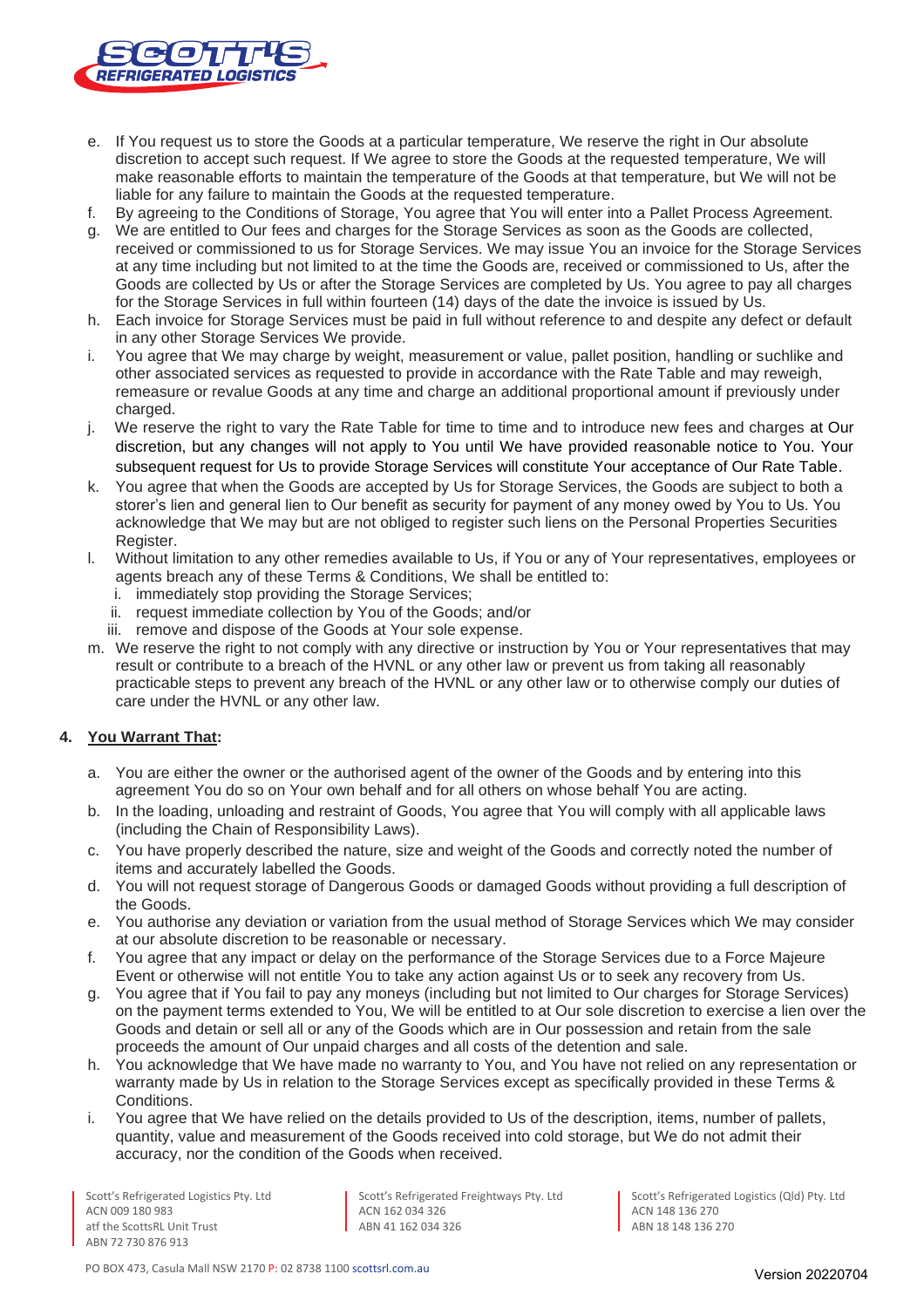

- j. You agree that if Goods are tallied by Us on receipt into cold storage or when made available for delivery from cold storage, that tally will be conclusive evidence of the quantity of Goods received and made available for collection.
- k. You are not a Small Business.
- l. You will comply with Our reasonable directions, all applicable Laws and Our policies.

# **5. Liability, Insurance and Indemnity**

- a. You acknowledge that despite all reasonable care and intention on the part of Us, damage or loss of Goods can sometimes occur through Us providing Storage Services.
- b. We shall not be liable in tort or in contract or otherwise howsoever for:
	- i. any loss, damage, cost or expense incurred as a result of non-collection, missed-collection, non-delivery or missed-delivery of the Goods or any part thereof
	- ii. any loss, damage, cost or expense incurred as a result of collection or delay in the delivery of the Goods or any part thereof;
	- iii. any loss, damage, cost or expense incurred as a result of damage to the Goods or any part thereof;
	- iv. any loss, damage, cost or expense incurred as a result of Us not being able to inspect the Goods at the point of collection;
	- v. any injury, damage or loss suffered or caused by or contributed to by chilling, freezing or storage of the Goods, or being stored at incorrect temperatures, or sweating, evaporation, leakage, breakage, shrinkage, deterioration, fermentation, wasting, decay, putrefaction, contamination, vermin, Force Majeure Event, storms, natural disaster, tempest, flood, fire, water, loss of power, industrial action, strikes, lockouts, shortage of labour, defects in or breakdown of plant machinery or premises or proximity to or contact with any other goods stored by Us;
	- vi. any variations in temperature or any other damage caused by any combination of the above circumstances; or any other loss or damage suffered by You or any third person, howsoever caused or arising;
	- vii. any loss, damage, cost or expense incurred as a result of any non-compliance with a Delivery Instruction; and
	- viii. any loss, damage, cost or expense incurred after movement and/or transit or storage has ceased,

except in so far as such loss or damage is solely caused directly by Our misconduct, negligence or a breach of these Terms & Conditions.

- c. If We incur liability under sub-clause 5b, Our liability shall not exceed the manufactured cost of the Goods reduced by the amount or to the extent caused or contributed to by Your misconduct, negligence, or breach of these Terms & Conditions. You must mitigate any loss, damage, cost, or expense incurred in relation to the Goods or Storage Services including but not limited to taking reasonable steps to salvage any Goods. In the event that there are any obligations imposed on Us by any relevant legislation or rights are conferred upon You or any other person by that legislation, which cannot be excluded, restricted or modified then the provisions of clause 5b shall be read subject to those obligations or rights provided that You expressly limit its liability under any such relevant legislation to the maximum extent permitted by law.
- d. You shall indemnify Us and hold Us harmless from and against:

a.all claims, entitlements, suits, causes of action, debts, dues, damages, expenses, demands, consequences, loss, or injury arising out of:

- 1. any error, omission, misstatement or misrepresentation by You or any other owner of the Goods;
- 2. insufficient or improper packaging, labelling, or addressing of the Goods;
- 3. fraud;
- 4. Your failure to comply with any laws, rules, standards, or regulations applicable in relation to the Goods;
- 5. Your failure to comply with the Chain of Responsibility Laws;
- 6. Your failure to notify Us of any facts or circumstances which come to Your attention which may give rise to a breach of any laws including but not limited to the Chain of Responsibility Laws in connection with the Storage Services;
- 7. Your failure to notify Us of any potential liabilities or dangers associated with the Goods;
- 8. any act, omission, negligence, recklessness by You or any of Your representatives, employees, or agents; and

Scott's Refrigerated Logistics Pty. Ltd ACN 009 180 983 atf the ScottsRL Unit Trust ABN 72 730 876 913

Scott's Refrigerated Freightways Pty. Ltd ACN 162 034 326 ABN 41 162 034 326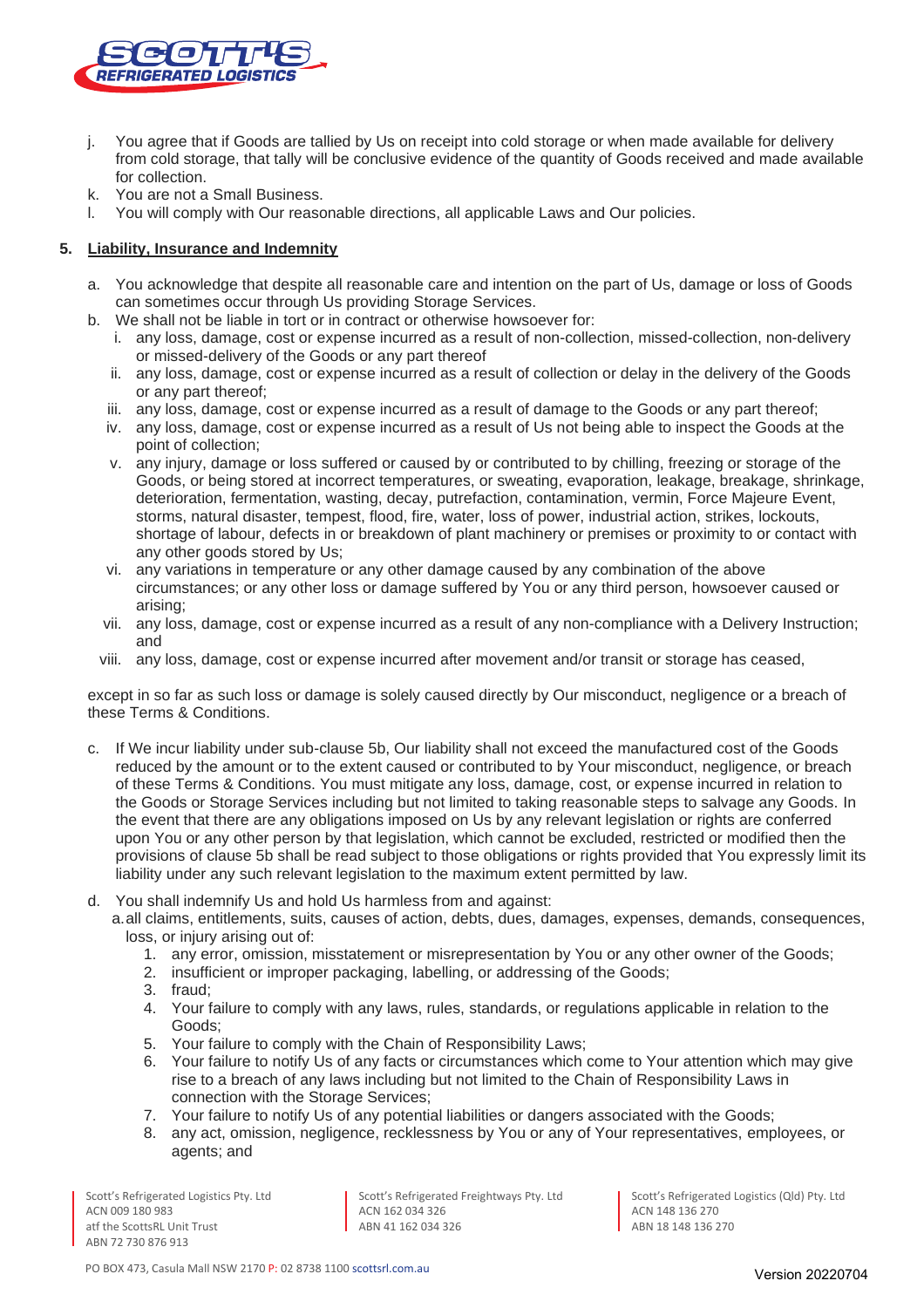

- 9. any breach by You or any of Your representatives, employees, or agents of these Terms & Conditions;
- b.all claims, entitlements, suits, causes of action, debts, dues, damages, expenses, demands, consequences, loss, or injury whatsoever by whoever made more than Our liability under these Terms & Conditions or arising out of Our engagement of a Sub-contractor;
- c.all entitlements, suits, causes of action, debts, dues, damages, expenses, demands, consequences, loss, or injury suffered by and claims made against Us in consequence of loss of or damage to property caused by or arising out of Us providing Storage Services in respect of Dangerous Goods whether or not such Goods are or were declared by You as Dangerous Goods; and
- d.all customs duty, excise duty and costs which We become liable to pay or which are payable in respect of any Goods.
- e. Notwithstanding any provisions of clause 5b, no claim for loss or damage whatsoever can be made against Us unless You have provided Us with written notification of any circumstance that might give rise to a claim within 48 hours of the occurrence and submitted to Us a written account of the incident on an official claim form within seven (7) days after the incident. An official claim form is available from nationalcustomersupport@scottsrl.com.au
- f. For the avoidance of doubt, You are not entitled to withhold payment or apply a set-off, counterclaim, deduction or withholding in respect of any claimed amount, disputed amount or disputed invoice.
- g. You acknowledge and agree that We will not arrange insurance cover for the Goods, and You agree that You will take out and maintain appropriate insurance in respect of the Goods.
- h. Any legal proceedings must be commenced against Us within six (6) months of the date of the completion of the Storage Services or the date upon which the Storage Services should have been completed, (whichever comes first) failing which We are discharged from any liability.

# **9. Pallets**

- a. We will not accept transfer to our CHEP or Loscam pallet accounts of wooden pallets or any other pooled or hired equipment used for storage or carriage of the Goods unless there is agreement between Us, and You and such agreement is documented in the Pallet Process Agreement. We will not be liable for any costs, loss or damage caused by or incurred by You arising from Your failure to comply with the Pallet Process Agreement.
- b. We will not provide empty pallets in exchange on receipt of or delivery of Goods to Us or accept empty pallets in exchange on collection of Goods from Us whether by You or any carrier, consignee, receiver or organisation appointed by you to do so, unless expressly agreed and documented in the Pallet Process Agreement.

#### **10. Governing Law**

- a. These Terms & Conditions and any contract incorporating these Terms & Conditions made by Us shall be governed by and construed in accordance with the law of the state of New South Wales irrespective of where the contract is made or is deemed to be made.
- b. Any action including, without limitation, summons, application, statement of claim, statutory demand or other legal process in respect of any matter or thing against Us shall be instituted and carried on only in the appropriate court in the state of New South Wales.

#### **11. Conditions to have full force in all circumstances**

All rights, immunities and limitations of liability in these Terms & Conditions shall continue to have their full force and effect in all circumstances and notwithstanding any breach of contract or of any of these Terms & Conditions by Us.

#### **12. Severability**

Each and every right, immunity, limitation of liability, covenant, obligation and restriction and each and every part thereof contained in these Terms & Conditions shall be deemed to be severable and an independent right, immunity, limitation of liability, covenant, obligation and restriction. If the provisions or part of any provision in these Terms & Conditions is held by a Court of competent jurisdiction to be void, invalid or otherwise unenforceable, then such provision or part thereof shall be deemed eliminated or modified to the extent which, in

Scott's Refrigerated Logistics Pty. Ltd ACN 009 180 983 atf the ScottsRL Unit Trust ABN 72 730 876 913

Scott's Refrigerated Freightways Pty. Ltd ACN 162 034 326 ABN 41 162 034 326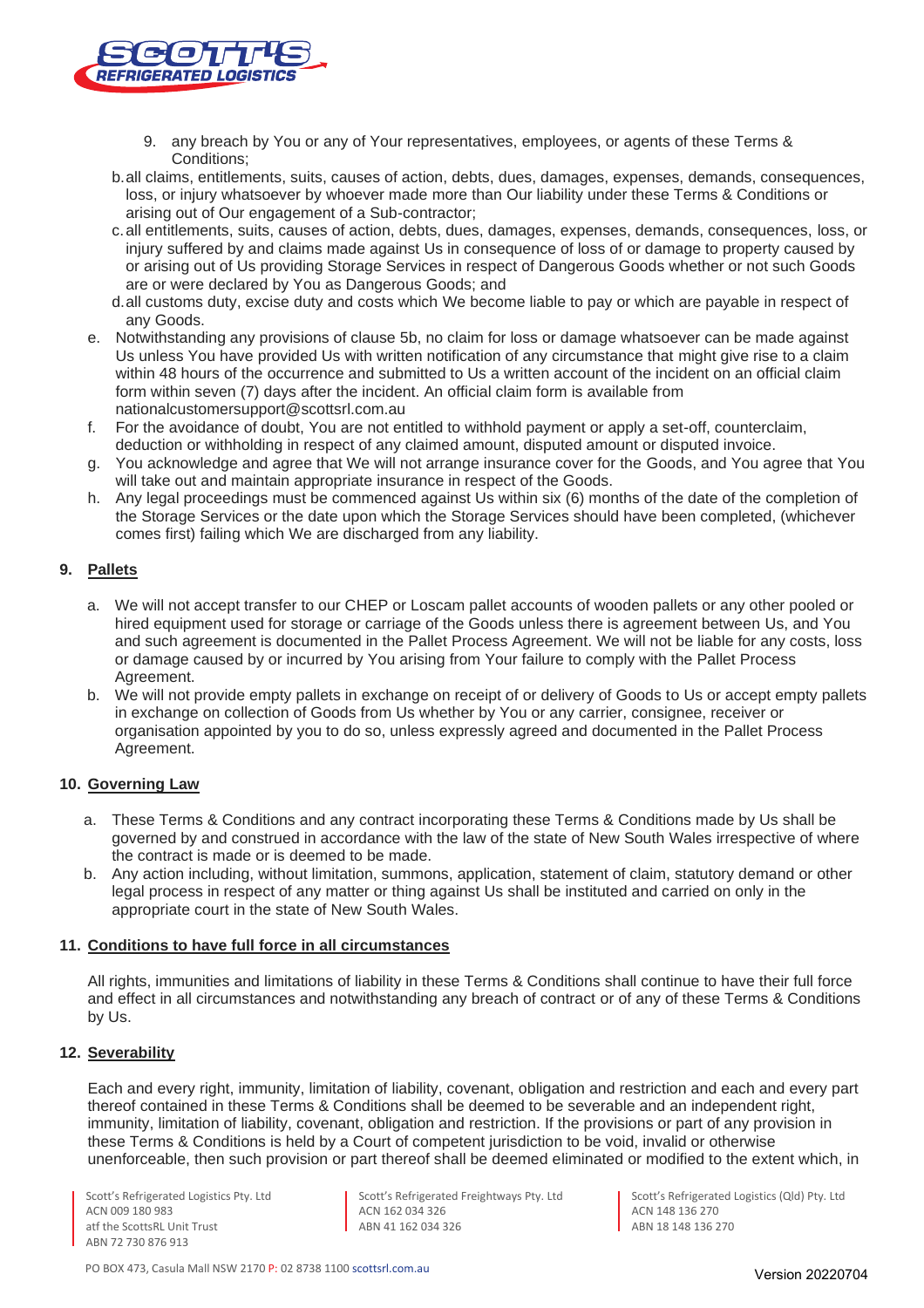

the Court's opinion, it is necessary to make the remainder of the clause enforceable.

#### **13. Consumer Legislation**

To the extent that a provision of these Terms & Conditions would be illegal, void or unenforceable under any Law (including Laws granting unfair contract terms protections to consumers or Small Business) the Terms & Conditions are to be read as if that provision were varied to the extent necessary to comply with such Law or, if necessary omitted.

Scott's Refrigerated Logistics Pty. Ltd ACN 009 180 983 atf the ScottsRL Unit Trust ABN 72 730 876 913

Scott's Refrigerated Freightways Pty. Ltd ACN 162 034 326 ABN 41 162 034 326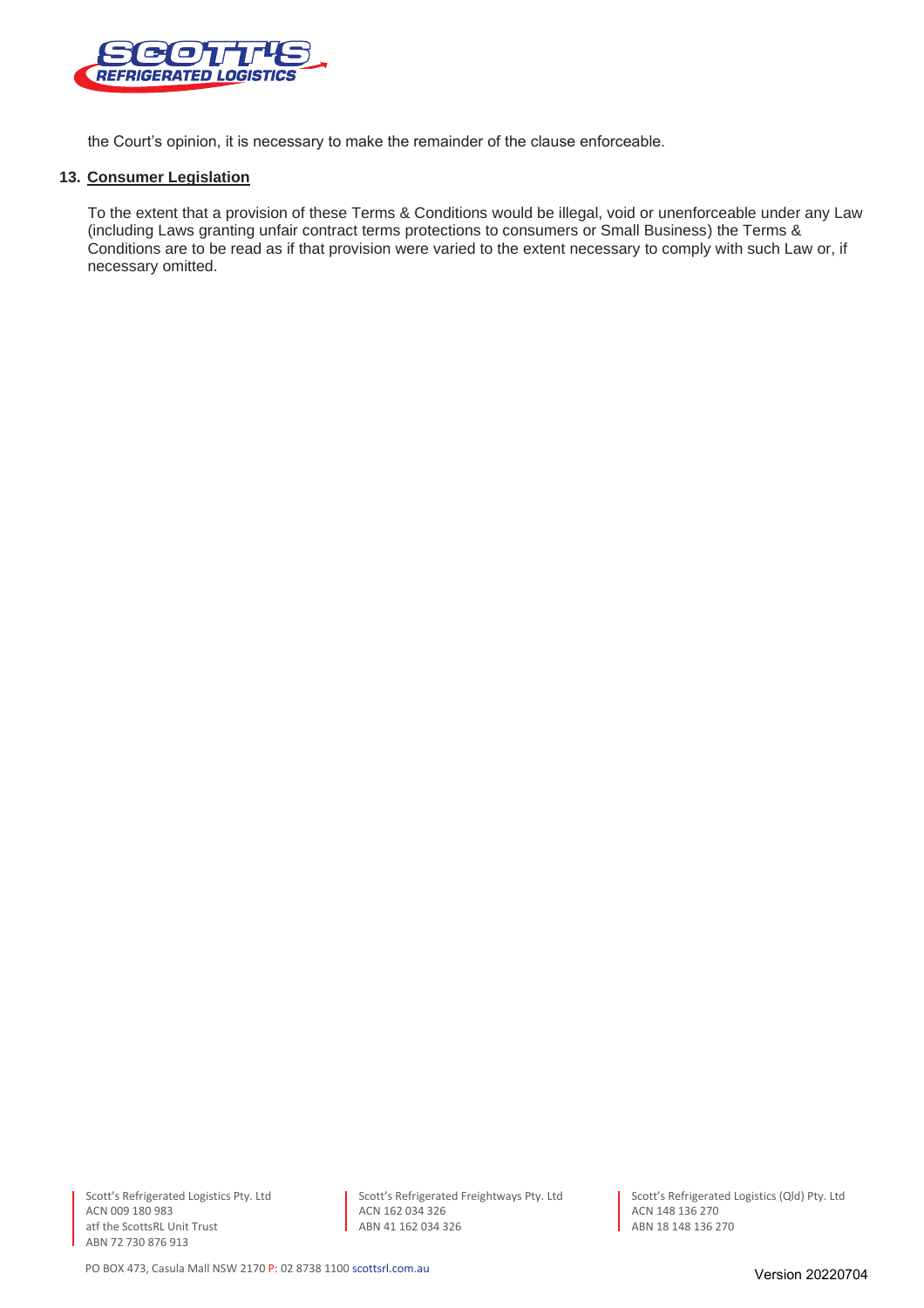

# **Pallet Process Agreement – Storage**

# **Between (INSERT ENTITY) trading as Scott's Refrigerated Logistics (ScottsRL)**

**And**

# **(Insert Customer Name and ABN)**

ScottsRL accepts transfers of CHEP and Loscam standard wooden pallets, provided pallets are subsequently transferable by ScottsRL to a receiver with an active pallet account. Wooden pallets that are not transferrable to another carrier or receiver will not be accepted onto a ScottsRL pallet account. Any such transfers made to ScottsRL will be rejected.

\_\_\_\_\_\_\_\_\_\_\_\_\_\_\_\_\_\_\_\_\_\_\_\_\_\_\_\_\_\_\_\_\_\_\_\_\_\_\_\_\_\_\_\_\_\_\_\_\_\_\_\_\_\_\_\_\_\_\_\_\_\_\_\_\_\_\_\_\_\_\_\_\_\_\_\_\_\_\_\_\_\_

All pallet transfers on CHEP equipment will automatically have an electronic delay added to them by CHEP; this is a standard 30 days (unless agreed otherwise). All Loscam transfers must have an effective date of 30 days from the date of receipt into the warehouse; any docket transfer not adhering to this will be corrected.

No other pooled hire equipment or containers used for the storage or carriage of goods will be accepted on to any ScottsRL pallet or other equipment account. Any such transfers will be rejected outright and ScottsRL will not take responsibility for any hire or other cost incurred by the customer. When placing an Inbound Stock Notification or booking for storage involving such equipment, the equipment type must be shown as "Other".

When dispatching from a ScottsRL warehouse the Outbound Stock Request or booking for the release of freight must provide details of the collecting carrier including their pallet account number. Should the collecting carrier reject the relevant transfer by ScottsRL, pallets in question will be transferred back to You. If You do not have a valid pallet account with CHEP or Loscam, a Pallet Loss Fee will apply. Pallets will not be transferred to subcontracted carriers of the booked carrier or directly to the end receiver.

Where Your freight is palletised for storage from unload of import containers and pallets cannot subsequently be transferred by ScottsRL to a nominated collecting carrier, pallets in question will be transferred to You. If You do not have a valid pallet account with CHEP or Loscam, a Pallet Loss Fee will apply.

Transfers to ScottsRL not processed to CHEP or Loscam within 90 days of despatch date will only be accepted or corrected onto a ScottsRL pallet account with a new movement date representing the date of invoice from CHEP or Loscam.

Transfers onto ScottsRL not processed within 180 days of despatch date will only be investigated where the signed pallet docket and relevant paperwork can be provided (i.e. Inbound or Outbound stock notification, Order for Transport, job number or consignment number). Items must be listed in the standard ScottsRL Pallet Claim Form that will be provided on request.

Transfers rejected by ScottsRL must be queried within 90 days of rejection or correction. Failure to do so will result in any reinstatements being effective as at the date of the query. Any correction or rejection not queried within 180 days will not be investigated.

ScottsRL will not provide empty pallets in exchange on acceptance of or delivery of freight into a warehouse.

ScottsRL will not accept empty pallets in exchange on despatch, collection or delivery of freight from a warehouse. Pallets transferred to ScottsRL that are not subsequently transferrable by ScottsRL to a nominated collecting carrier due to that party not having an active pallet account with CHEP or Loscam will be transferred back to You. If You do not have an active pallet account with CHEP or Loscam, a Pallet Loss Fee will apply.

The customer agrees that ScottsRL has the authority to amend a transfer quantity and equipment type if such is deemed incorrectly recorded on arrival at a ScottsRL site or a receiving delivery point.

Scott's Refrigerated Freightways Pty. Ltd ACN 162 034 326 ABN 41 162 034 326